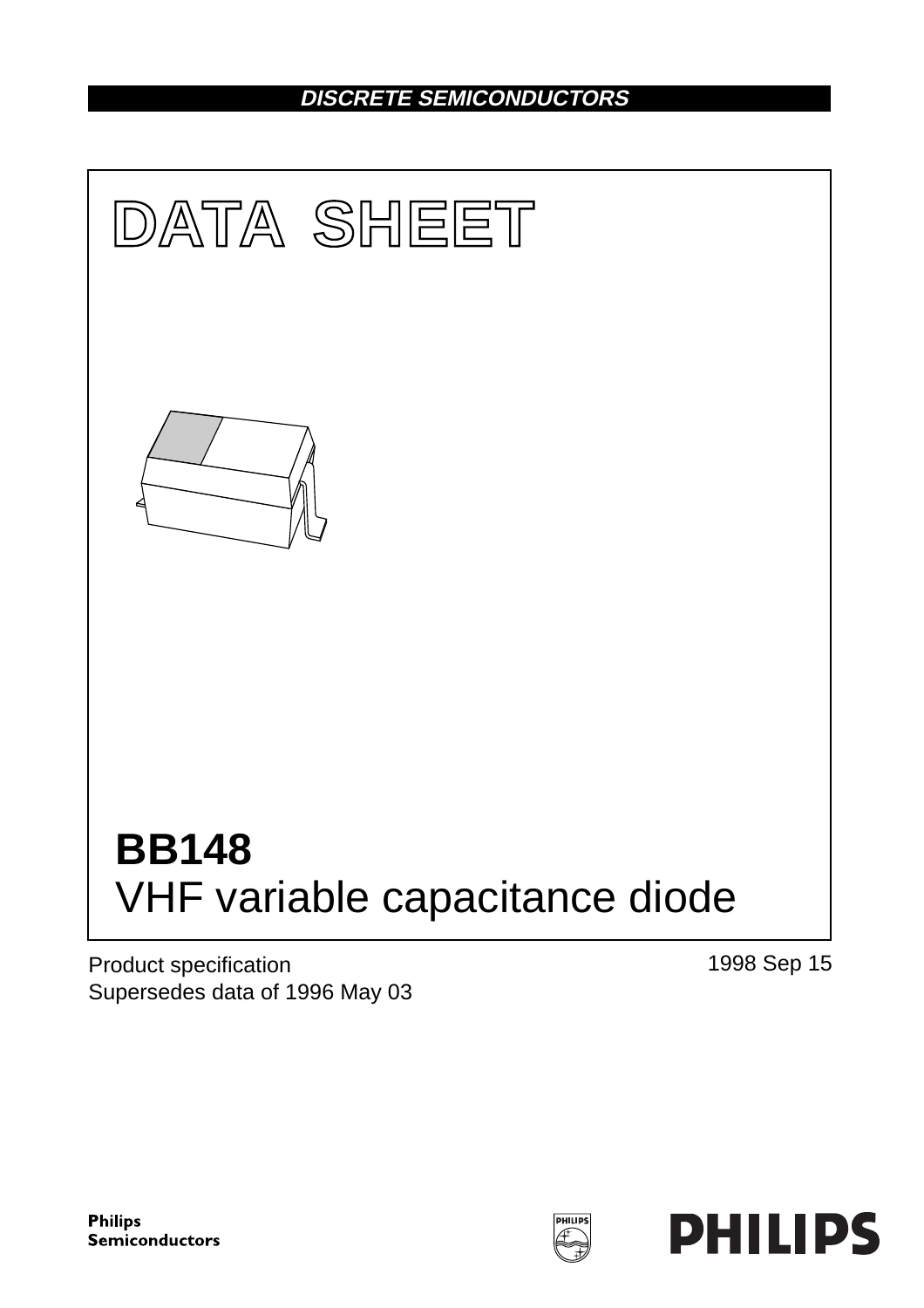#### **FEATURES**

- Excellent linearity
- Excellent matching to 1% DMA
- Very small plastic SMD package
- C28: 2.6 pF; ratio: 15
- Low series resistance.

#### **APPLICATIONS**

- Electronic tuning in VHF television tuners, band B up to 460 MHz
- VCO.

#### **DESCRIPTION**

The BB148 is variable capacitance diode, fabricated in planar technology, and encapsulated in the SOD323 very small plastic SMD package.

The excellent matching performance is achieved by gliding matching and a direct matching assembly procedure. The diodes are delivered on tape in several matched groups and are also available unmatched upon request. The unmatched type, BB158 has the same specification.

### **ELECTRICAL CHARACTERISTICS**

 $T_i = 25$  °C unless otherwise specified.



Fig.1 Simplified outline (SOD323) and symbol.

#### **LIMITING VALUES**

In accordance with the Absolute Maximum Rating System (IEC 134).

| <b>SYMBOL</b> | <b>PARAMETER</b>               | MIN.  | MAX.   | <b>UNIT</b> |
|---------------|--------------------------------|-------|--------|-------------|
| $\rm V_R$     | continuous reverse voltage     |       | 30     |             |
| ΙF            | continuous forward current     |       | 20     | mA          |
| l sta         | storage temperature            | $-55$ | $+150$ | $^{\circ}C$ |
|               | operating junction temperature | $-55$ | $+125$ | $^{\circ}C$ |

| <b>SYMBOL</b>                              | <b>PARAMETER</b>        | <b>CONDITIONS</b>                                         | MIN.                             | MAX. | <b>UNIT</b> |
|--------------------------------------------|-------------------------|-----------------------------------------------------------|----------------------------------|------|-------------|
| $I_R$                                      | reverse current         | $V_R$ = 30 V; see Fig.3                                   |                                  | 10   | nA          |
|                                            |                         | $V_R = 30$ V; T <sub>i</sub> = 85 °C; see Fig.3           |                                  | 200  | nA          |
| $r_{\rm s}$                                | diode series resistance | $f = 100$ MHz; note 1                                     | $\overbrace{\phantom{12322111}}$ | 0.9  | Ω           |
| $C_d$                                      | diode capacitance       | $V_R$ = 1 V; f = 1 MHz; see Figs 2 and 4                  | 36.8                             | 41.8 | pF          |
|                                            |                         | $V_R$ = 28 V; f = 1 MHz; see Figs 2 and 4                 | 2.4                              | 2.75 | pF          |
| $\frac{C_{d(1V)}}{C_{d(28V)}}$             | capacitance ratio       | $f = 1$ MHz                                               | 14.5                             |      |             |
|                                            | capacitance matching    | $V_R$ = 0.5 to 28 V; in a sequence of 4 diodes (gliding)  |                                  |      | $\%$        |
| $\frac{\Delta C_{\text{d}}}{C_{\text{d}}}$ |                         | $V_R$ = 0.5 to 28 V; in a sequence of 20 diodes (gliding) |                                  | 2    | $\%$        |

#### **Note**

1.  $V_R$  is the value at which  $C_d = 12$  pF.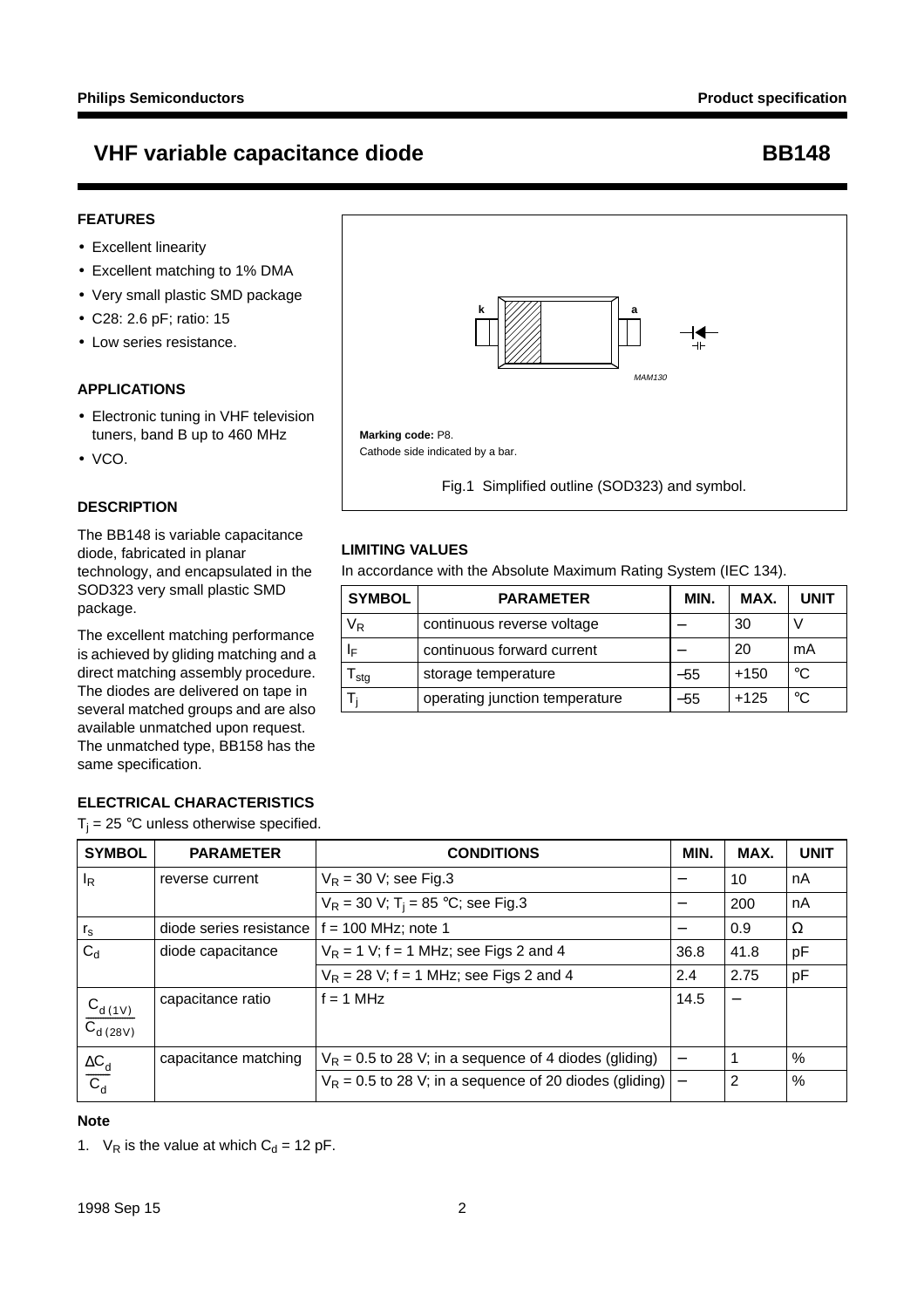### **GRAPHICAL DATA**





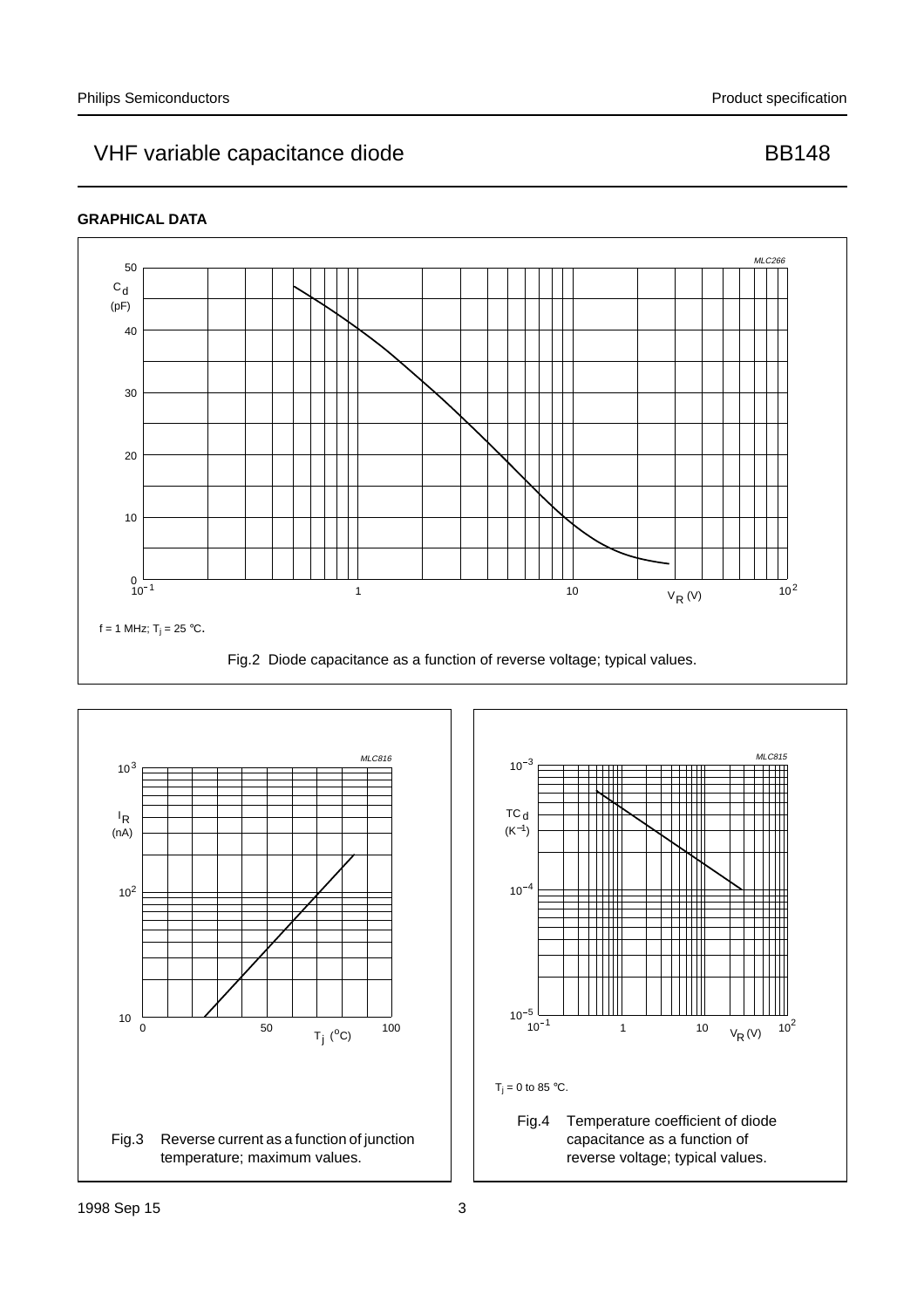#### **PACKAGE OUTLINE**

### **Plastic surface mounted package; 2 leads**



**SOD323**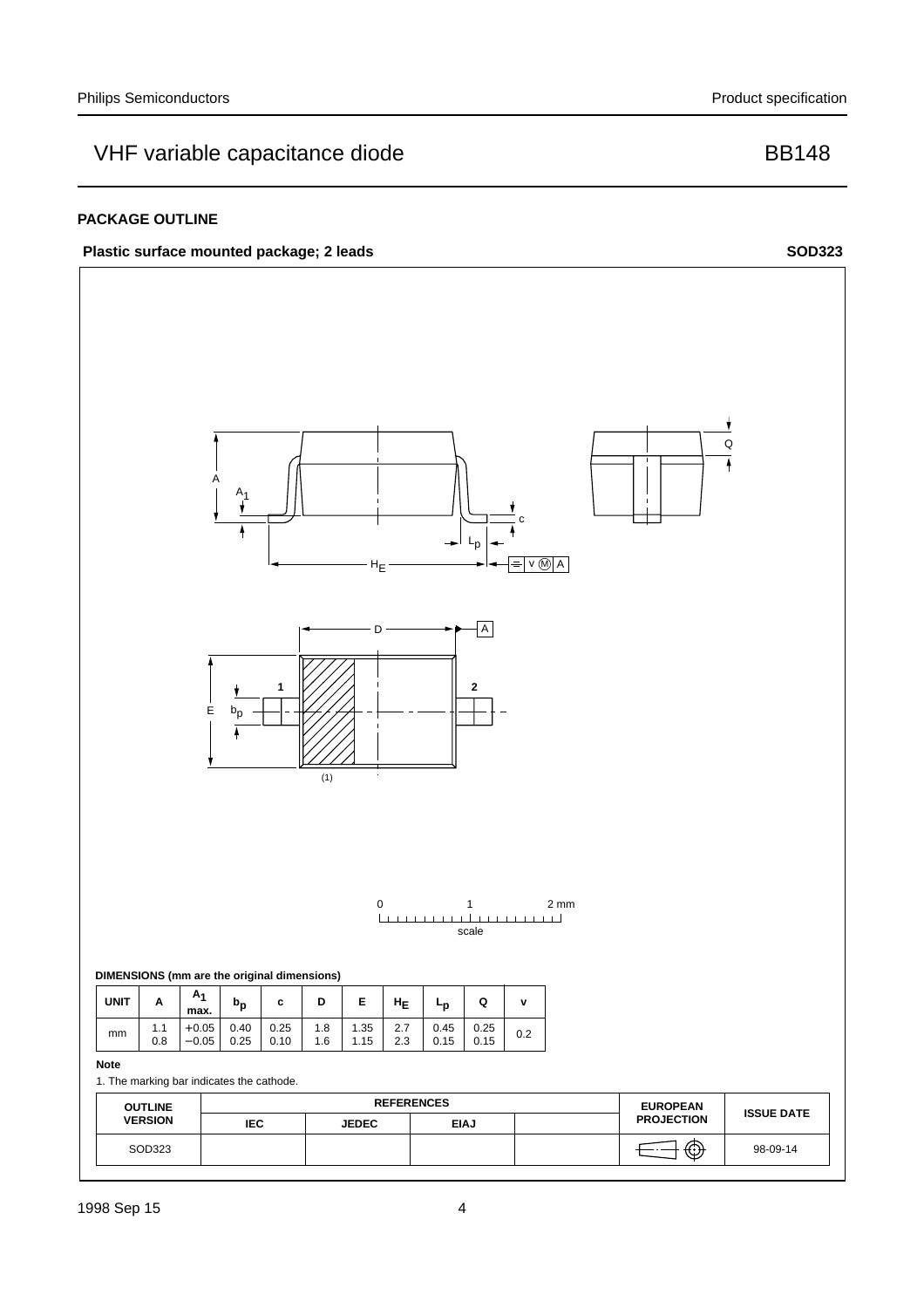#### **DEFINITIONS**

| Data sheet status                                                                                                                                                                                                                                                                                                                                                                                                                                                  |                                                                                       |  |  |  |
|--------------------------------------------------------------------------------------------------------------------------------------------------------------------------------------------------------------------------------------------------------------------------------------------------------------------------------------------------------------------------------------------------------------------------------------------------------------------|---------------------------------------------------------------------------------------|--|--|--|
| Objective specification                                                                                                                                                                                                                                                                                                                                                                                                                                            | This data sheet contains target or goal specifications for product development.       |  |  |  |
| Preliminary specification                                                                                                                                                                                                                                                                                                                                                                                                                                          | This data sheet contains preliminary data; supplementary data may be published later. |  |  |  |
| Product specification                                                                                                                                                                                                                                                                                                                                                                                                                                              | This data sheet contains final product specifications.                                |  |  |  |
| <b>Limiting values</b>                                                                                                                                                                                                                                                                                                                                                                                                                                             |                                                                                       |  |  |  |
| Limiting values given are in accordance with the Absolute Maximum Rating System (IEC 134). Stress above one or<br>more of the limiting values may cause permanent damage to the device. These are stress ratings only and operation<br>of the device at these or at any other conditions above those given in the Characteristics sections of the specification<br>is not implied. Exposure to limiting values for extended periods may affect device reliability. |                                                                                       |  |  |  |
| <b>Application information</b>                                                                                                                                                                                                                                                                                                                                                                                                                                     |                                                                                       |  |  |  |
| Where application information is given, it is advisory and does not form part of the specification.                                                                                                                                                                                                                                                                                                                                                                |                                                                                       |  |  |  |

#### **LIFE SUPPORT APPLICATIONS**

These products are not designed for use in life support appliances, devices, or systems where malfunction of these products can reasonably be expected to result in personal injury. Philips customers using or selling these products for use in such applications do so at their own risk and agree to fully indemnify Philips for any damages resulting from such improper use or sale.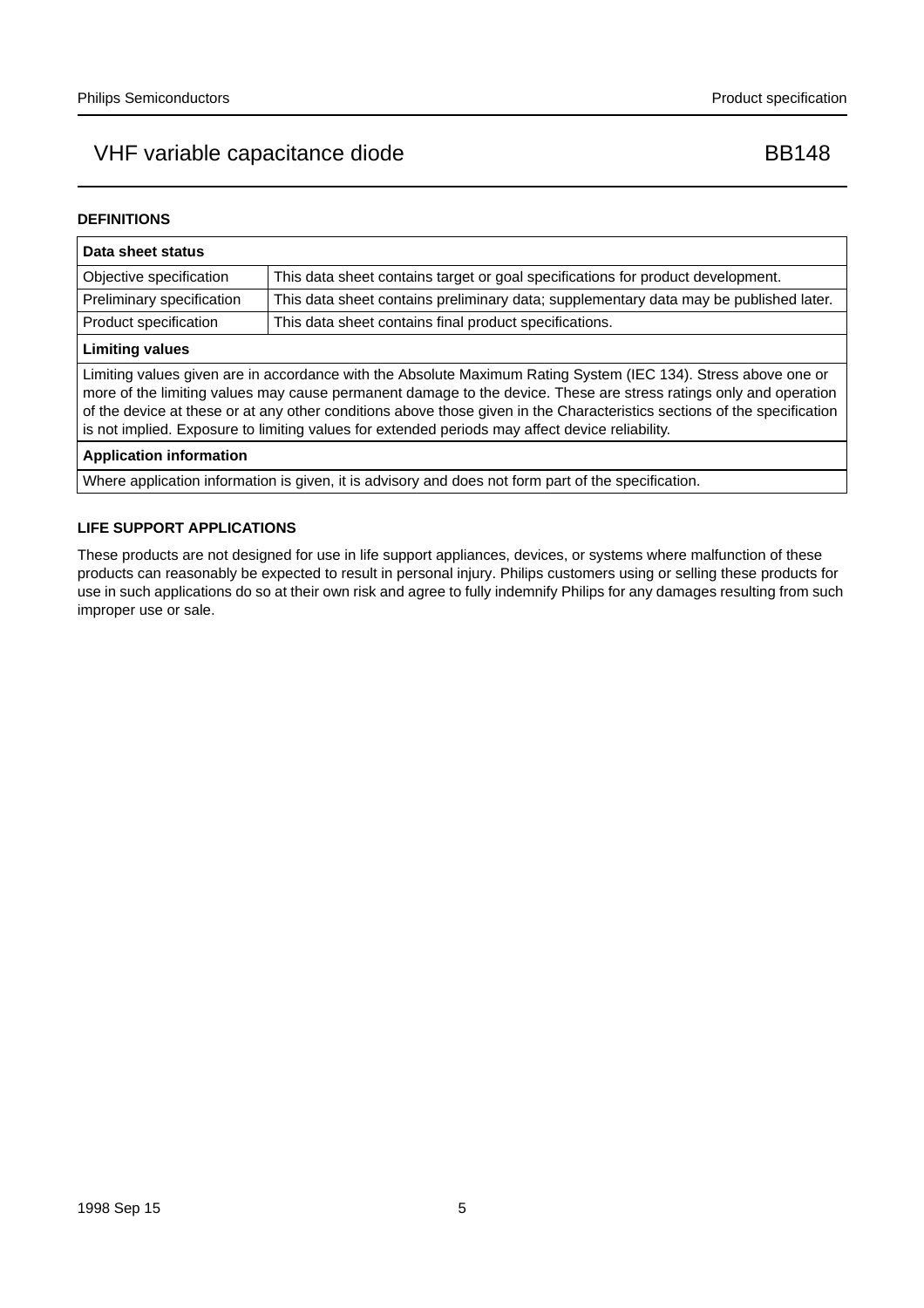**NOTES**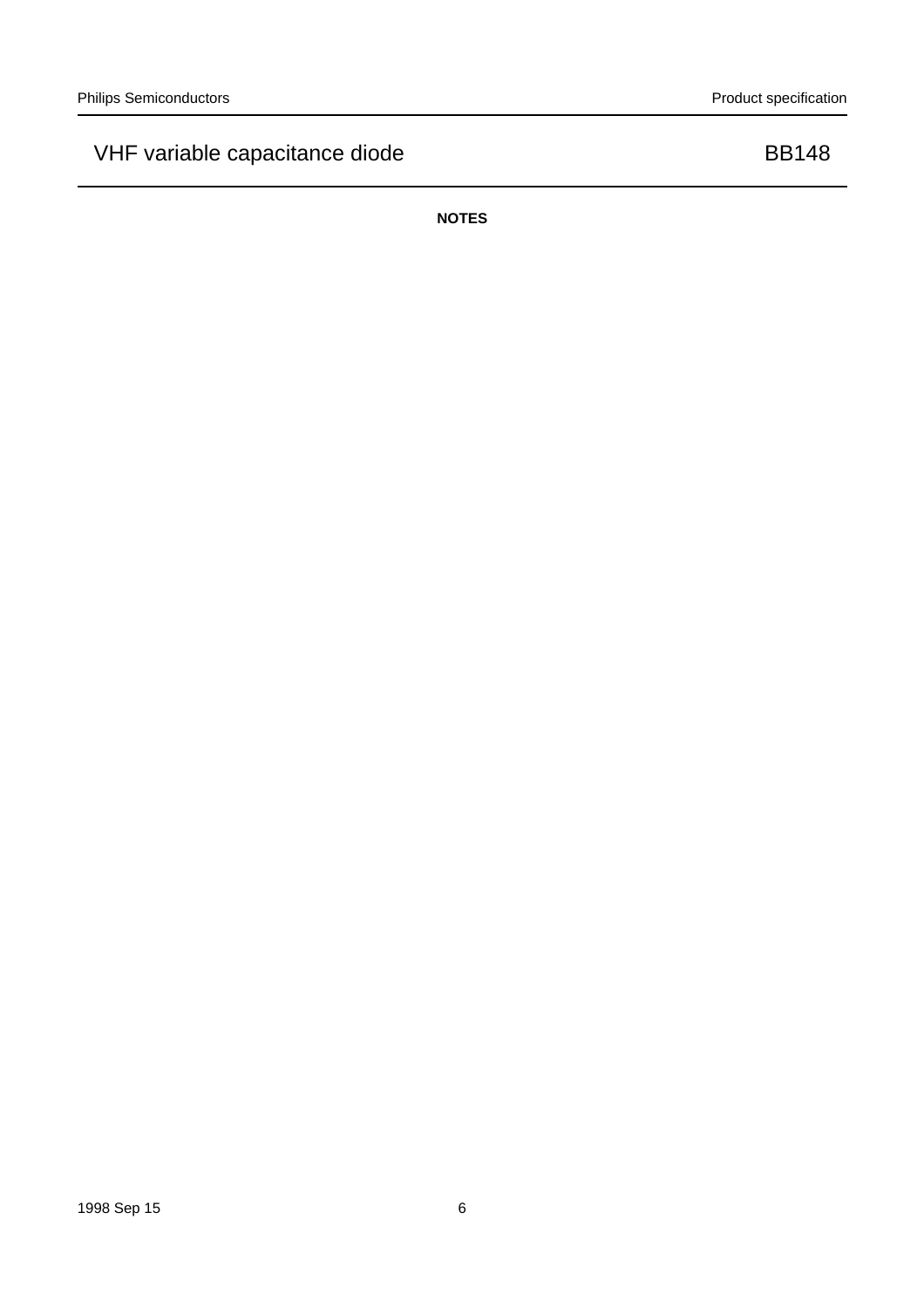**NOTES**